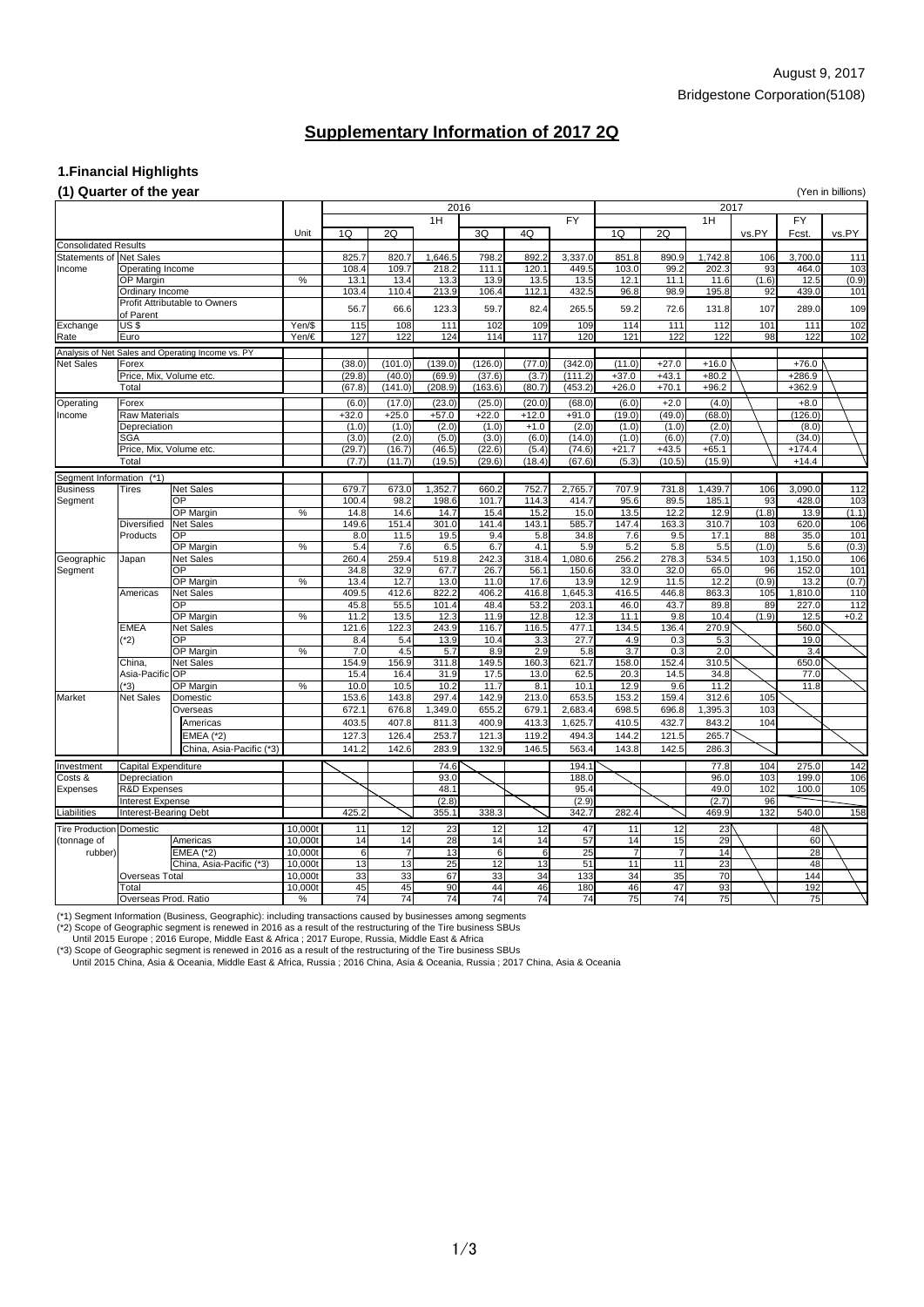| 2013<br>2014<br>2015<br>2016<br>2017<br>$\overline{FY}$<br>Unit<br>%<br>%<br>%<br>%<br>Fcst.<br>vs.PY<br>%<br>vs.PY<br>vs.PY<br>vs.PY<br>Actual<br>Actual<br>vs.PY<br>Actual<br>Actual<br><b>Consolidated Results</b><br>Statements of<br>Net Sales<br>100<br>3,673.9<br>100<br>3,790.2<br>100<br>3,700.0<br>111<br>3,568.0<br>117<br>103<br>103<br>3,337.0<br>100<br>88<br>100<br>12.3<br>13.6<br>13.5<br>87<br>153<br>13.0<br>109<br>517.2<br>108<br>449.5<br>464.0<br>12.5<br>103<br>438.1<br>478.0<br>Operating Income<br>85<br>13.4<br>12.2<br>153<br>463.2<br>110<br>13.0<br>12.6<br>107<br>432.5<br>439.0<br>101<br>Ordinary Income<br>434.7<br>507.3<br>11.9<br>0.3<br>94.6<br>2.7<br>(0.4)<br>10.9<br>Extra Loss (Gain)<br>(14.5)<br>29.1<br>0.8<br><b>Profit Attributable to Owners</b><br>8.2<br>202.0<br>5.7<br>300.5<br>149<br>284.2<br>7.5<br>95<br>265.5<br>8.0<br>93<br>289.0<br>7.8<br>118<br>109<br>of Parent<br>$US$ \$<br>Yen/\$<br>98<br>123<br>106<br>108<br>121<br>109<br>90<br>102<br>114<br>111<br>$\overline{90}$<br>130<br>126<br>140<br>134<br>120<br>Yen/€<br>108<br>96<br>122<br>102<br>Euro<br>Analysis of Net Sales and Operating Income vs. PY<br><b>Net Sales</b><br>(342.0)<br>Forex<br>$+529.0$<br>$+196.0$<br>$+264.0$<br>$+76.0$<br>(0.7)<br>(90.2)<br>(111.2)<br>$+286.9$<br>Price, Mix, Volume etc.<br>(147.8)<br>$+528.3$<br>(453.2)<br>$+105.8$<br>$+116.2$<br>$+362.9$<br>Total<br>Operating<br>$+114.0$<br>$+55.0$<br>(68.0)<br>Forex<br>$+45.0$<br>$+8.0$<br>$+91.0$<br><b>Raw Materials</b><br>$+100.0$<br>$+77.0$<br>$+121.0$<br>(126.0)<br>Income<br>Depreciation<br>(1.0)<br>(4.0)<br>(1.0)<br>(2.0)<br>(8.0)<br><b>SGA</b><br>(13.0)<br>(14.0)<br>(34.0)<br>0.0<br>(12.0)<br>(47.9)<br>(78.1)<br>(123.8)<br>(74.6)<br>$+174.4$<br>Price, Mix, Volume etc.<br>$+152.1$<br>$+39.9$<br>$+39.2$<br>(67.6)<br>Total<br>$+14.4$<br>Segment Information(*1)<br>3,093.3<br>3,174.4<br>3,090.0<br>$112$<br><b>Business</b><br><b>Net Sales</b><br>3,036.9<br>119<br>103<br>2,765.7<br>87<br>102<br>Tires<br><b>OP</b><br>88<br>$(*2)$<br>399.4<br>153<br>435.8<br>109<br>472.7<br>414.7<br>103<br>Segment<br>108<br>428.0<br>14.1<br>OP Margin<br>$\%$<br>13.2<br>14.9<br>$+0.8$<br>$+0.1$<br>13.9<br>(1.1)<br>$+3.0$<br>$+0.9$<br>15.0<br>546.2<br>601.8<br>635.0<br>585.7<br>92<br>106<br><b>Diversified</b><br><b>Net Sales</b><br>109<br>110<br>106<br>620.0<br>$\overline{78}$<br><b>OP</b><br>38.5<br>151<br>42.1<br>44.5<br>34.8<br>101<br>Products<br>109<br>106<br>35.0<br>7.1<br>7.0<br>7.0<br>5.9<br>(1.1)<br>$(*3)$<br>OP Margin<br>$\%$<br>$+1.9$<br>$+0.0$<br>5.6<br>(0.3)<br>(0.1)<br>,264.9<br>Geographic<br><b>Net Sales</b><br>1,270.3<br>1,187.8<br>94<br>1,080.6<br>91<br>1,150.0<br>106<br>104<br>100<br>Japan<br>76<br>101<br>139<br>96<br>94<br><b>OP</b><br>219.5<br>210.1<br>197.4<br>150.6<br>152.0<br>(2.7)<br>$\%$<br>17.3<br>(0.7)<br>13.2<br>(0.7)<br>OP Margin<br>$+4.3$<br>16.6<br>16.6<br>$+0.0$<br>13.9<br><b>Net Sales</b><br>1,651.9<br>1,768.1<br>1,941.6<br>110<br>107<br>110<br>1,645.3<br>85<br>1,810.0<br>Americas<br>124<br>156.4<br>169<br>180.2<br>91<br>112<br><b>OP</b><br>115<br>222.5<br>123<br>203.1<br>227.0<br>9.5<br>10.2<br>$+0.9$<br>$\%$<br>$+2.5$<br>$+0.7$<br>11.5<br>$+1.3$<br>12.3<br>12.5<br>OP Margin<br>$+0.2$<br>121<br><b>EMEA</b><br>423.3<br>439.2<br>104<br>421.7<br>96<br>477.1<br><b>Net Sales</b><br>560.0<br><b>OP</b><br>111<br>20.3<br>$(*4)$<br>2.0<br>995<br>21.4<br>105<br>27.7<br>19.0<br>$\%$<br>0.5<br>5.1<br>5.8<br>(0.0)<br>4.6<br>$+4.2$<br>3.4<br>OP Margin<br>$+0.4$<br>621.7<br>862.7<br>123<br>841.5<br>838.0<br>100<br>98<br>650.0<br>China,<br><b>Net Sales</b><br>144<br>83<br>102<br>62.5<br>Asia Pacific OP<br>80.2<br>66.8<br>68.2<br>77.0<br>$(*5,6)$<br>OP Margin<br>$\%$<br>9.3<br>7.9<br>8.1<br>$+0.2$<br>10.1<br>$+1.3$<br>(1.4)<br>11.8<br>674.8<br>694.0<br>661.9<br>17<br>653.5<br><b>Net Sales</b><br>19<br>97<br>19<br>95<br>20<br>99<br><b>Market</b><br>Domestic<br>103<br>81<br>86<br>123<br>83<br>80<br>81<br>2,979.9<br>103<br>3,128.3<br>105<br>2,683.4<br>2,893.2<br>Overseas<br>85<br>Americas(*7)<br>1,628.6<br>123<br>107<br>110<br>1,746.3<br>1,919.5<br>1,625.7<br>425.0<br>122<br>434.1<br>97<br>$EMEA(*4)$<br>102<br>419.8<br>494.3<br>839.6<br>125<br>563.4<br>799.4<br>95<br>788.9<br>99<br>China, Asia Pacific(*5)<br><b>Balance</b><br>3,577.0<br>3,960.9<br>Total Assets<br>3,795.8<br>3,716.0<br>ROA<br><b>Sheet</b><br>$\%$<br>6.1<br>8.0<br>7.3<br>7.1<br>1,862.9<br>2,282.0<br>2,345.8<br>$(*8)$<br>2,146.6<br><b>Net Assets</b><br><b>ROE</b><br>$\frac{1}{\sqrt{2}}$<br>12.7<br>15.5<br>13.3<br>11.8<br>$\%$<br>50.5<br>52.4<br>58.2<br>61.5<br>Ratio of total equity to total assets<br>592.9<br>441.5<br>342.7<br>564.2<br>91<br>105<br>74<br>78<br>158<br><b>Interest-Bearing Debt</b><br>540.0<br><b>Cash Flows</b><br>471.7<br>428.6<br><b>Operating Cashflow</b><br>553.9<br>444.5<br>(265.2)<br>(233.3)<br>(178.2)<br>(305.6)<br><b>Investing Cashflow</b><br>320.5<br>266.2<br>Free Cashflow<br>206.5<br>122.9<br>140<br><b>Tires</b><br>255.9<br>268.3<br>105<br>178.0<br>77<br>114<br>229.8<br>86<br>250.0<br>Capital<br>$\overline{87}$<br>$\overline{68}$<br>19.0<br>28.0<br>147<br>84<br>156<br><b>Expenditure Diversified</b><br>23.6<br>16.0<br>25.0<br>$\overline{77}$<br>$\frac{11}{2}$<br>296.3<br>86<br>274.9<br>253.5<br>142<br>108<br>194.1<br>275.0<br>Total<br>93<br>176.1<br>188.3<br>107<br>4.9<br>114<br>5.1<br>107<br>202.3<br>5.3<br>188.0<br>5.6<br>199.0<br>5.4<br>106<br>Depreciation<br>2.5<br>94.1<br>2.6<br>2.9<br>100<br>R&D Expenses<br>89.0<br>108<br>106<br>94.9<br>2.5<br>101<br>95.4<br>100.0<br>2.7<br>105<br>$\overline{31}$<br>0.0<br>15<br><b>Interest Expense</b><br>2.3<br>0.1<br>0.3<br>(2.1)<br>(0.1)<br>(2.9)<br>(0.6)<br>141<br><b>Dividends</b><br>57<br>Dividend per Share<br>Yen<br>100<br>130<br>140<br>140<br>52<br>51<br>48<br>47<br>48<br><b>Tire Production Domestic</b><br>10,000t<br>(tonnage of<br>Americas<br>10,000t<br>57<br>56<br>57<br>60<br>57<br>21<br>22<br>25<br>$EMEA(*4)$<br>10,000t<br>20<br>28<br>rubber)<br>53<br>53<br>China, Asia Pacific(*5)<br>10,000t<br>54<br>51<br>48<br>$131$<br>132<br>133<br>130<br>144<br>10,000t<br>Overseas Total<br>182<br>182<br>179<br>180<br>192<br>10,000t<br>Total<br>73<br>74<br>72<br>71<br>75<br>Overseas Prod. Ratio<br>$\%$ | (2) Full Year   |  |  |  |  |  |  |  |  |  | (Yen in billions) |
|------------------------------------------------------------------------------------------------------------------------------------------------------------------------------------------------------------------------------------------------------------------------------------------------------------------------------------------------------------------------------------------------------------------------------------------------------------------------------------------------------------------------------------------------------------------------------------------------------------------------------------------------------------------------------------------------------------------------------------------------------------------------------------------------------------------------------------------------------------------------------------------------------------------------------------------------------------------------------------------------------------------------------------------------------------------------------------------------------------------------------------------------------------------------------------------------------------------------------------------------------------------------------------------------------------------------------------------------------------------------------------------------------------------------------------------------------------------------------------------------------------------------------------------------------------------------------------------------------------------------------------------------------------------------------------------------------------------------------------------------------------------------------------------------------------------------------------------------------------------------------------------------------------------------------------------------------------------------------------------------------------------------------------------------------------------------------------------------------------------------------------------------------------------------------------------------------------------------------------------------------------------------------------------------------------------------------------------------------------------------------------------------------------------------------------------------------------------------------------------------------------------------------------------------------------------------------------------------------------------------------------------------------------------------------------------------------------------------------------------------------------------------------------------------------------------------------------------------------------------------------------------------------------------------------------------------------------------------------------------------------------------------------------------------------------------------------------------------------------------------------------------------------------------------------------------------------------------------------------------------------------------------------------------------------------------------------------------------------------------------------------------------------------------------------------------------------------------------------------------------------------------------------------------------------------------------------------------------------------------------------------------------------------------------------------------------------------------------------------------------------------------------------------------------------------------------------------------------------------------------------------------------------------------------------------------------------------------------------------------------------------------------------------------------------------------------------------------------------------------------------------------------------------------------------------------------------------------------------------------------------------------------------------------------------------------------------------------------------------------------------------------------------------------------------------------------------------------------------------------------------------------------------------------------------------------------------------------------------------------------------------------------------------------------------------------------------------------------------------------------------------------------------------------------------------------------------------------------------------------------------------------------------------------------------------------------------------------------------------------------------------------------------------------------------------------------------------------------------------------------------------------------------------------------------------------------------------------------------------------------------------------------------------------------------------------------------------------------------------------------------------------------------------------------------------------------------------------------------------------------------------------------------------------------------------------------------------------------------------------------------------------------------------------------------------------------------------------------------------------------------------------------------------------------------------------------------------------------------------------------------------------------------------------------------------------------------------------------------------------------------------------------------------------------------------------------------------------------------------------------------------------------------------------------------------------------------------------------------------------------------------------------------------------------------------------------------------------------------------------------------------------------------------------------|-----------------|--|--|--|--|--|--|--|--|--|-------------------|
|                                                                                                                                                                                                                                                                                                                                                                                                                                                                                                                                                                                                                                                                                                                                                                                                                                                                                                                                                                                                                                                                                                                                                                                                                                                                                                                                                                                                                                                                                                                                                                                                                                                                                                                                                                                                                                                                                                                                                                                                                                                                                                                                                                                                                                                                                                                                                                                                                                                                                                                                                                                                                                                                                                                                                                                                                                                                                                                                                                                                                                                                                                                                                                                                                                                                                                                                                                                                                                                                                                                                                                                                                                                                                                                                                                                                                                                                                                                                                                                                                                                                                                                                                                                                                                                                                                                                                                                                                                                                                                                                                                                                                                                                                                                                                                                                                                                                                                                                                                                                                                                                                                                                                                                                                                                                                                                                                                                                                                                                                                                                                                                                                                                                                                                                                                                                                                                                                                                                                                                                                                                                                                                                                                                                                                                                                                                                                                                                                        |                 |  |  |  |  |  |  |  |  |  |                   |
|                                                                                                                                                                                                                                                                                                                                                                                                                                                                                                                                                                                                                                                                                                                                                                                                                                                                                                                                                                                                                                                                                                                                                                                                                                                                                                                                                                                                                                                                                                                                                                                                                                                                                                                                                                                                                                                                                                                                                                                                                                                                                                                                                                                                                                                                                                                                                                                                                                                                                                                                                                                                                                                                                                                                                                                                                                                                                                                                                                                                                                                                                                                                                                                                                                                                                                                                                                                                                                                                                                                                                                                                                                                                                                                                                                                                                                                                                                                                                                                                                                                                                                                                                                                                                                                                                                                                                                                                                                                                                                                                                                                                                                                                                                                                                                                                                                                                                                                                                                                                                                                                                                                                                                                                                                                                                                                                                                                                                                                                                                                                                                                                                                                                                                                                                                                                                                                                                                                                                                                                                                                                                                                                                                                                                                                                                                                                                                                                                        |                 |  |  |  |  |  |  |  |  |  |                   |
|                                                                                                                                                                                                                                                                                                                                                                                                                                                                                                                                                                                                                                                                                                                                                                                                                                                                                                                                                                                                                                                                                                                                                                                                                                                                                                                                                                                                                                                                                                                                                                                                                                                                                                                                                                                                                                                                                                                                                                                                                                                                                                                                                                                                                                                                                                                                                                                                                                                                                                                                                                                                                                                                                                                                                                                                                                                                                                                                                                                                                                                                                                                                                                                                                                                                                                                                                                                                                                                                                                                                                                                                                                                                                                                                                                                                                                                                                                                                                                                                                                                                                                                                                                                                                                                                                                                                                                                                                                                                                                                                                                                                                                                                                                                                                                                                                                                                                                                                                                                                                                                                                                                                                                                                                                                                                                                                                                                                                                                                                                                                                                                                                                                                                                                                                                                                                                                                                                                                                                                                                                                                                                                                                                                                                                                                                                                                                                                                                        |                 |  |  |  |  |  |  |  |  |  |                   |
|                                                                                                                                                                                                                                                                                                                                                                                                                                                                                                                                                                                                                                                                                                                                                                                                                                                                                                                                                                                                                                                                                                                                                                                                                                                                                                                                                                                                                                                                                                                                                                                                                                                                                                                                                                                                                                                                                                                                                                                                                                                                                                                                                                                                                                                                                                                                                                                                                                                                                                                                                                                                                                                                                                                                                                                                                                                                                                                                                                                                                                                                                                                                                                                                                                                                                                                                                                                                                                                                                                                                                                                                                                                                                                                                                                                                                                                                                                                                                                                                                                                                                                                                                                                                                                                                                                                                                                                                                                                                                                                                                                                                                                                                                                                                                                                                                                                                                                                                                                                                                                                                                                                                                                                                                                                                                                                                                                                                                                                                                                                                                                                                                                                                                                                                                                                                                                                                                                                                                                                                                                                                                                                                                                                                                                                                                                                                                                                                                        | Income          |  |  |  |  |  |  |  |  |  |                   |
|                                                                                                                                                                                                                                                                                                                                                                                                                                                                                                                                                                                                                                                                                                                                                                                                                                                                                                                                                                                                                                                                                                                                                                                                                                                                                                                                                                                                                                                                                                                                                                                                                                                                                                                                                                                                                                                                                                                                                                                                                                                                                                                                                                                                                                                                                                                                                                                                                                                                                                                                                                                                                                                                                                                                                                                                                                                                                                                                                                                                                                                                                                                                                                                                                                                                                                                                                                                                                                                                                                                                                                                                                                                                                                                                                                                                                                                                                                                                                                                                                                                                                                                                                                                                                                                                                                                                                                                                                                                                                                                                                                                                                                                                                                                                                                                                                                                                                                                                                                                                                                                                                                                                                                                                                                                                                                                                                                                                                                                                                                                                                                                                                                                                                                                                                                                                                                                                                                                                                                                                                                                                                                                                                                                                                                                                                                                                                                                                                        |                 |  |  |  |  |  |  |  |  |  |                   |
|                                                                                                                                                                                                                                                                                                                                                                                                                                                                                                                                                                                                                                                                                                                                                                                                                                                                                                                                                                                                                                                                                                                                                                                                                                                                                                                                                                                                                                                                                                                                                                                                                                                                                                                                                                                                                                                                                                                                                                                                                                                                                                                                                                                                                                                                                                                                                                                                                                                                                                                                                                                                                                                                                                                                                                                                                                                                                                                                                                                                                                                                                                                                                                                                                                                                                                                                                                                                                                                                                                                                                                                                                                                                                                                                                                                                                                                                                                                                                                                                                                                                                                                                                                                                                                                                                                                                                                                                                                                                                                                                                                                                                                                                                                                                                                                                                                                                                                                                                                                                                                                                                                                                                                                                                                                                                                                                                                                                                                                                                                                                                                                                                                                                                                                                                                                                                                                                                                                                                                                                                                                                                                                                                                                                                                                                                                                                                                                                                        |                 |  |  |  |  |  |  |  |  |  |                   |
|                                                                                                                                                                                                                                                                                                                                                                                                                                                                                                                                                                                                                                                                                                                                                                                                                                                                                                                                                                                                                                                                                                                                                                                                                                                                                                                                                                                                                                                                                                                                                                                                                                                                                                                                                                                                                                                                                                                                                                                                                                                                                                                                                                                                                                                                                                                                                                                                                                                                                                                                                                                                                                                                                                                                                                                                                                                                                                                                                                                                                                                                                                                                                                                                                                                                                                                                                                                                                                                                                                                                                                                                                                                                                                                                                                                                                                                                                                                                                                                                                                                                                                                                                                                                                                                                                                                                                                                                                                                                                                                                                                                                                                                                                                                                                                                                                                                                                                                                                                                                                                                                                                                                                                                                                                                                                                                                                                                                                                                                                                                                                                                                                                                                                                                                                                                                                                                                                                                                                                                                                                                                                                                                                                                                                                                                                                                                                                                                                        |                 |  |  |  |  |  |  |  |  |  |                   |
|                                                                                                                                                                                                                                                                                                                                                                                                                                                                                                                                                                                                                                                                                                                                                                                                                                                                                                                                                                                                                                                                                                                                                                                                                                                                                                                                                                                                                                                                                                                                                                                                                                                                                                                                                                                                                                                                                                                                                                                                                                                                                                                                                                                                                                                                                                                                                                                                                                                                                                                                                                                                                                                                                                                                                                                                                                                                                                                                                                                                                                                                                                                                                                                                                                                                                                                                                                                                                                                                                                                                                                                                                                                                                                                                                                                                                                                                                                                                                                                                                                                                                                                                                                                                                                                                                                                                                                                                                                                                                                                                                                                                                                                                                                                                                                                                                                                                                                                                                                                                                                                                                                                                                                                                                                                                                                                                                                                                                                                                                                                                                                                                                                                                                                                                                                                                                                                                                                                                                                                                                                                                                                                                                                                                                                                                                                                                                                                                                        | Exchange        |  |  |  |  |  |  |  |  |  |                   |
|                                                                                                                                                                                                                                                                                                                                                                                                                                                                                                                                                                                                                                                                                                                                                                                                                                                                                                                                                                                                                                                                                                                                                                                                                                                                                                                                                                                                                                                                                                                                                                                                                                                                                                                                                                                                                                                                                                                                                                                                                                                                                                                                                                                                                                                                                                                                                                                                                                                                                                                                                                                                                                                                                                                                                                                                                                                                                                                                                                                                                                                                                                                                                                                                                                                                                                                                                                                                                                                                                                                                                                                                                                                                                                                                                                                                                                                                                                                                                                                                                                                                                                                                                                                                                                                                                                                                                                                                                                                                                                                                                                                                                                                                                                                                                                                                                                                                                                                                                                                                                                                                                                                                                                                                                                                                                                                                                                                                                                                                                                                                                                                                                                                                                                                                                                                                                                                                                                                                                                                                                                                                                                                                                                                                                                                                                                                                                                                                                        | Rate            |  |  |  |  |  |  |  |  |  |                   |
|                                                                                                                                                                                                                                                                                                                                                                                                                                                                                                                                                                                                                                                                                                                                                                                                                                                                                                                                                                                                                                                                                                                                                                                                                                                                                                                                                                                                                                                                                                                                                                                                                                                                                                                                                                                                                                                                                                                                                                                                                                                                                                                                                                                                                                                                                                                                                                                                                                                                                                                                                                                                                                                                                                                                                                                                                                                                                                                                                                                                                                                                                                                                                                                                                                                                                                                                                                                                                                                                                                                                                                                                                                                                                                                                                                                                                                                                                                                                                                                                                                                                                                                                                                                                                                                                                                                                                                                                                                                                                                                                                                                                                                                                                                                                                                                                                                                                                                                                                                                                                                                                                                                                                                                                                                                                                                                                                                                                                                                                                                                                                                                                                                                                                                                                                                                                                                                                                                                                                                                                                                                                                                                                                                                                                                                                                                                                                                                                                        |                 |  |  |  |  |  |  |  |  |  |                   |
|                                                                                                                                                                                                                                                                                                                                                                                                                                                                                                                                                                                                                                                                                                                                                                                                                                                                                                                                                                                                                                                                                                                                                                                                                                                                                                                                                                                                                                                                                                                                                                                                                                                                                                                                                                                                                                                                                                                                                                                                                                                                                                                                                                                                                                                                                                                                                                                                                                                                                                                                                                                                                                                                                                                                                                                                                                                                                                                                                                                                                                                                                                                                                                                                                                                                                                                                                                                                                                                                                                                                                                                                                                                                                                                                                                                                                                                                                                                                                                                                                                                                                                                                                                                                                                                                                                                                                                                                                                                                                                                                                                                                                                                                                                                                                                                                                                                                                                                                                                                                                                                                                                                                                                                                                                                                                                                                                                                                                                                                                                                                                                                                                                                                                                                                                                                                                                                                                                                                                                                                                                                                                                                                                                                                                                                                                                                                                                                                                        |                 |  |  |  |  |  |  |  |  |  |                   |
|                                                                                                                                                                                                                                                                                                                                                                                                                                                                                                                                                                                                                                                                                                                                                                                                                                                                                                                                                                                                                                                                                                                                                                                                                                                                                                                                                                                                                                                                                                                                                                                                                                                                                                                                                                                                                                                                                                                                                                                                                                                                                                                                                                                                                                                                                                                                                                                                                                                                                                                                                                                                                                                                                                                                                                                                                                                                                                                                                                                                                                                                                                                                                                                                                                                                                                                                                                                                                                                                                                                                                                                                                                                                                                                                                                                                                                                                                                                                                                                                                                                                                                                                                                                                                                                                                                                                                                                                                                                                                                                                                                                                                                                                                                                                                                                                                                                                                                                                                                                                                                                                                                                                                                                                                                                                                                                                                                                                                                                                                                                                                                                                                                                                                                                                                                                                                                                                                                                                                                                                                                                                                                                                                                                                                                                                                                                                                                                                                        |                 |  |  |  |  |  |  |  |  |  |                   |
|                                                                                                                                                                                                                                                                                                                                                                                                                                                                                                                                                                                                                                                                                                                                                                                                                                                                                                                                                                                                                                                                                                                                                                                                                                                                                                                                                                                                                                                                                                                                                                                                                                                                                                                                                                                                                                                                                                                                                                                                                                                                                                                                                                                                                                                                                                                                                                                                                                                                                                                                                                                                                                                                                                                                                                                                                                                                                                                                                                                                                                                                                                                                                                                                                                                                                                                                                                                                                                                                                                                                                                                                                                                                                                                                                                                                                                                                                                                                                                                                                                                                                                                                                                                                                                                                                                                                                                                                                                                                                                                                                                                                                                                                                                                                                                                                                                                                                                                                                                                                                                                                                                                                                                                                                                                                                                                                                                                                                                                                                                                                                                                                                                                                                                                                                                                                                                                                                                                                                                                                                                                                                                                                                                                                                                                                                                                                                                                                                        |                 |  |  |  |  |  |  |  |  |  |                   |
|                                                                                                                                                                                                                                                                                                                                                                                                                                                                                                                                                                                                                                                                                                                                                                                                                                                                                                                                                                                                                                                                                                                                                                                                                                                                                                                                                                                                                                                                                                                                                                                                                                                                                                                                                                                                                                                                                                                                                                                                                                                                                                                                                                                                                                                                                                                                                                                                                                                                                                                                                                                                                                                                                                                                                                                                                                                                                                                                                                                                                                                                                                                                                                                                                                                                                                                                                                                                                                                                                                                                                                                                                                                                                                                                                                                                                                                                                                                                                                                                                                                                                                                                                                                                                                                                                                                                                                                                                                                                                                                                                                                                                                                                                                                                                                                                                                                                                                                                                                                                                                                                                                                                                                                                                                                                                                                                                                                                                                                                                                                                                                                                                                                                                                                                                                                                                                                                                                                                                                                                                                                                                                                                                                                                                                                                                                                                                                                                                        |                 |  |  |  |  |  |  |  |  |  |                   |
|                                                                                                                                                                                                                                                                                                                                                                                                                                                                                                                                                                                                                                                                                                                                                                                                                                                                                                                                                                                                                                                                                                                                                                                                                                                                                                                                                                                                                                                                                                                                                                                                                                                                                                                                                                                                                                                                                                                                                                                                                                                                                                                                                                                                                                                                                                                                                                                                                                                                                                                                                                                                                                                                                                                                                                                                                                                                                                                                                                                                                                                                                                                                                                                                                                                                                                                                                                                                                                                                                                                                                                                                                                                                                                                                                                                                                                                                                                                                                                                                                                                                                                                                                                                                                                                                                                                                                                                                                                                                                                                                                                                                                                                                                                                                                                                                                                                                                                                                                                                                                                                                                                                                                                                                                                                                                                                                                                                                                                                                                                                                                                                                                                                                                                                                                                                                                                                                                                                                                                                                                                                                                                                                                                                                                                                                                                                                                                                                                        |                 |  |  |  |  |  |  |  |  |  |                   |
|                                                                                                                                                                                                                                                                                                                                                                                                                                                                                                                                                                                                                                                                                                                                                                                                                                                                                                                                                                                                                                                                                                                                                                                                                                                                                                                                                                                                                                                                                                                                                                                                                                                                                                                                                                                                                                                                                                                                                                                                                                                                                                                                                                                                                                                                                                                                                                                                                                                                                                                                                                                                                                                                                                                                                                                                                                                                                                                                                                                                                                                                                                                                                                                                                                                                                                                                                                                                                                                                                                                                                                                                                                                                                                                                                                                                                                                                                                                                                                                                                                                                                                                                                                                                                                                                                                                                                                                                                                                                                                                                                                                                                                                                                                                                                                                                                                                                                                                                                                                                                                                                                                                                                                                                                                                                                                                                                                                                                                                                                                                                                                                                                                                                                                                                                                                                                                                                                                                                                                                                                                                                                                                                                                                                                                                                                                                                                                                                                        |                 |  |  |  |  |  |  |  |  |  |                   |
|                                                                                                                                                                                                                                                                                                                                                                                                                                                                                                                                                                                                                                                                                                                                                                                                                                                                                                                                                                                                                                                                                                                                                                                                                                                                                                                                                                                                                                                                                                                                                                                                                                                                                                                                                                                                                                                                                                                                                                                                                                                                                                                                                                                                                                                                                                                                                                                                                                                                                                                                                                                                                                                                                                                                                                                                                                                                                                                                                                                                                                                                                                                                                                                                                                                                                                                                                                                                                                                                                                                                                                                                                                                                                                                                                                                                                                                                                                                                                                                                                                                                                                                                                                                                                                                                                                                                                                                                                                                                                                                                                                                                                                                                                                                                                                                                                                                                                                                                                                                                                                                                                                                                                                                                                                                                                                                                                                                                                                                                                                                                                                                                                                                                                                                                                                                                                                                                                                                                                                                                                                                                                                                                                                                                                                                                                                                                                                                                                        |                 |  |  |  |  |  |  |  |  |  |                   |
|                                                                                                                                                                                                                                                                                                                                                                                                                                                                                                                                                                                                                                                                                                                                                                                                                                                                                                                                                                                                                                                                                                                                                                                                                                                                                                                                                                                                                                                                                                                                                                                                                                                                                                                                                                                                                                                                                                                                                                                                                                                                                                                                                                                                                                                                                                                                                                                                                                                                                                                                                                                                                                                                                                                                                                                                                                                                                                                                                                                                                                                                                                                                                                                                                                                                                                                                                                                                                                                                                                                                                                                                                                                                                                                                                                                                                                                                                                                                                                                                                                                                                                                                                                                                                                                                                                                                                                                                                                                                                                                                                                                                                                                                                                                                                                                                                                                                                                                                                                                                                                                                                                                                                                                                                                                                                                                                                                                                                                                                                                                                                                                                                                                                                                                                                                                                                                                                                                                                                                                                                                                                                                                                                                                                                                                                                                                                                                                                                        |                 |  |  |  |  |  |  |  |  |  |                   |
|                                                                                                                                                                                                                                                                                                                                                                                                                                                                                                                                                                                                                                                                                                                                                                                                                                                                                                                                                                                                                                                                                                                                                                                                                                                                                                                                                                                                                                                                                                                                                                                                                                                                                                                                                                                                                                                                                                                                                                                                                                                                                                                                                                                                                                                                                                                                                                                                                                                                                                                                                                                                                                                                                                                                                                                                                                                                                                                                                                                                                                                                                                                                                                                                                                                                                                                                                                                                                                                                                                                                                                                                                                                                                                                                                                                                                                                                                                                                                                                                                                                                                                                                                                                                                                                                                                                                                                                                                                                                                                                                                                                                                                                                                                                                                                                                                                                                                                                                                                                                                                                                                                                                                                                                                                                                                                                                                                                                                                                                                                                                                                                                                                                                                                                                                                                                                                                                                                                                                                                                                                                                                                                                                                                                                                                                                                                                                                                                                        |                 |  |  |  |  |  |  |  |  |  |                   |
|                                                                                                                                                                                                                                                                                                                                                                                                                                                                                                                                                                                                                                                                                                                                                                                                                                                                                                                                                                                                                                                                                                                                                                                                                                                                                                                                                                                                                                                                                                                                                                                                                                                                                                                                                                                                                                                                                                                                                                                                                                                                                                                                                                                                                                                                                                                                                                                                                                                                                                                                                                                                                                                                                                                                                                                                                                                                                                                                                                                                                                                                                                                                                                                                                                                                                                                                                                                                                                                                                                                                                                                                                                                                                                                                                                                                                                                                                                                                                                                                                                                                                                                                                                                                                                                                                                                                                                                                                                                                                                                                                                                                                                                                                                                                                                                                                                                                                                                                                                                                                                                                                                                                                                                                                                                                                                                                                                                                                                                                                                                                                                                                                                                                                                                                                                                                                                                                                                                                                                                                                                                                                                                                                                                                                                                                                                                                                                                                                        |                 |  |  |  |  |  |  |  |  |  |                   |
|                                                                                                                                                                                                                                                                                                                                                                                                                                                                                                                                                                                                                                                                                                                                                                                                                                                                                                                                                                                                                                                                                                                                                                                                                                                                                                                                                                                                                                                                                                                                                                                                                                                                                                                                                                                                                                                                                                                                                                                                                                                                                                                                                                                                                                                                                                                                                                                                                                                                                                                                                                                                                                                                                                                                                                                                                                                                                                                                                                                                                                                                                                                                                                                                                                                                                                                                                                                                                                                                                                                                                                                                                                                                                                                                                                                                                                                                                                                                                                                                                                                                                                                                                                                                                                                                                                                                                                                                                                                                                                                                                                                                                                                                                                                                                                                                                                                                                                                                                                                                                                                                                                                                                                                                                                                                                                                                                                                                                                                                                                                                                                                                                                                                                                                                                                                                                                                                                                                                                                                                                                                                                                                                                                                                                                                                                                                                                                                                                        |                 |  |  |  |  |  |  |  |  |  |                   |
|                                                                                                                                                                                                                                                                                                                                                                                                                                                                                                                                                                                                                                                                                                                                                                                                                                                                                                                                                                                                                                                                                                                                                                                                                                                                                                                                                                                                                                                                                                                                                                                                                                                                                                                                                                                                                                                                                                                                                                                                                                                                                                                                                                                                                                                                                                                                                                                                                                                                                                                                                                                                                                                                                                                                                                                                                                                                                                                                                                                                                                                                                                                                                                                                                                                                                                                                                                                                                                                                                                                                                                                                                                                                                                                                                                                                                                                                                                                                                                                                                                                                                                                                                                                                                                                                                                                                                                                                                                                                                                                                                                                                                                                                                                                                                                                                                                                                                                                                                                                                                                                                                                                                                                                                                                                                                                                                                                                                                                                                                                                                                                                                                                                                                                                                                                                                                                                                                                                                                                                                                                                                                                                                                                                                                                                                                                                                                                                                                        |                 |  |  |  |  |  |  |  |  |  |                   |
|                                                                                                                                                                                                                                                                                                                                                                                                                                                                                                                                                                                                                                                                                                                                                                                                                                                                                                                                                                                                                                                                                                                                                                                                                                                                                                                                                                                                                                                                                                                                                                                                                                                                                                                                                                                                                                                                                                                                                                                                                                                                                                                                                                                                                                                                                                                                                                                                                                                                                                                                                                                                                                                                                                                                                                                                                                                                                                                                                                                                                                                                                                                                                                                                                                                                                                                                                                                                                                                                                                                                                                                                                                                                                                                                                                                                                                                                                                                                                                                                                                                                                                                                                                                                                                                                                                                                                                                                                                                                                                                                                                                                                                                                                                                                                                                                                                                                                                                                                                                                                                                                                                                                                                                                                                                                                                                                                                                                                                                                                                                                                                                                                                                                                                                                                                                                                                                                                                                                                                                                                                                                                                                                                                                                                                                                                                                                                                                                                        |                 |  |  |  |  |  |  |  |  |  |                   |
|                                                                                                                                                                                                                                                                                                                                                                                                                                                                                                                                                                                                                                                                                                                                                                                                                                                                                                                                                                                                                                                                                                                                                                                                                                                                                                                                                                                                                                                                                                                                                                                                                                                                                                                                                                                                                                                                                                                                                                                                                                                                                                                                                                                                                                                                                                                                                                                                                                                                                                                                                                                                                                                                                                                                                                                                                                                                                                                                                                                                                                                                                                                                                                                                                                                                                                                                                                                                                                                                                                                                                                                                                                                                                                                                                                                                                                                                                                                                                                                                                                                                                                                                                                                                                                                                                                                                                                                                                                                                                                                                                                                                                                                                                                                                                                                                                                                                                                                                                                                                                                                                                                                                                                                                                                                                                                                                                                                                                                                                                                                                                                                                                                                                                                                                                                                                                                                                                                                                                                                                                                                                                                                                                                                                                                                                                                                                                                                                                        |                 |  |  |  |  |  |  |  |  |  |                   |
|                                                                                                                                                                                                                                                                                                                                                                                                                                                                                                                                                                                                                                                                                                                                                                                                                                                                                                                                                                                                                                                                                                                                                                                                                                                                                                                                                                                                                                                                                                                                                                                                                                                                                                                                                                                                                                                                                                                                                                                                                                                                                                                                                                                                                                                                                                                                                                                                                                                                                                                                                                                                                                                                                                                                                                                                                                                                                                                                                                                                                                                                                                                                                                                                                                                                                                                                                                                                                                                                                                                                                                                                                                                                                                                                                                                                                                                                                                                                                                                                                                                                                                                                                                                                                                                                                                                                                                                                                                                                                                                                                                                                                                                                                                                                                                                                                                                                                                                                                                                                                                                                                                                                                                                                                                                                                                                                                                                                                                                                                                                                                                                                                                                                                                                                                                                                                                                                                                                                                                                                                                                                                                                                                                                                                                                                                                                                                                                                                        | Segment         |  |  |  |  |  |  |  |  |  |                   |
|                                                                                                                                                                                                                                                                                                                                                                                                                                                                                                                                                                                                                                                                                                                                                                                                                                                                                                                                                                                                                                                                                                                                                                                                                                                                                                                                                                                                                                                                                                                                                                                                                                                                                                                                                                                                                                                                                                                                                                                                                                                                                                                                                                                                                                                                                                                                                                                                                                                                                                                                                                                                                                                                                                                                                                                                                                                                                                                                                                                                                                                                                                                                                                                                                                                                                                                                                                                                                                                                                                                                                                                                                                                                                                                                                                                                                                                                                                                                                                                                                                                                                                                                                                                                                                                                                                                                                                                                                                                                                                                                                                                                                                                                                                                                                                                                                                                                                                                                                                                                                                                                                                                                                                                                                                                                                                                                                                                                                                                                                                                                                                                                                                                                                                                                                                                                                                                                                                                                                                                                                                                                                                                                                                                                                                                                                                                                                                                                                        |                 |  |  |  |  |  |  |  |  |  |                   |
|                                                                                                                                                                                                                                                                                                                                                                                                                                                                                                                                                                                                                                                                                                                                                                                                                                                                                                                                                                                                                                                                                                                                                                                                                                                                                                                                                                                                                                                                                                                                                                                                                                                                                                                                                                                                                                                                                                                                                                                                                                                                                                                                                                                                                                                                                                                                                                                                                                                                                                                                                                                                                                                                                                                                                                                                                                                                                                                                                                                                                                                                                                                                                                                                                                                                                                                                                                                                                                                                                                                                                                                                                                                                                                                                                                                                                                                                                                                                                                                                                                                                                                                                                                                                                                                                                                                                                                                                                                                                                                                                                                                                                                                                                                                                                                                                                                                                                                                                                                                                                                                                                                                                                                                                                                                                                                                                                                                                                                                                                                                                                                                                                                                                                                                                                                                                                                                                                                                                                                                                                                                                                                                                                                                                                                                                                                                                                                                                                        |                 |  |  |  |  |  |  |  |  |  |                   |
|                                                                                                                                                                                                                                                                                                                                                                                                                                                                                                                                                                                                                                                                                                                                                                                                                                                                                                                                                                                                                                                                                                                                                                                                                                                                                                                                                                                                                                                                                                                                                                                                                                                                                                                                                                                                                                                                                                                                                                                                                                                                                                                                                                                                                                                                                                                                                                                                                                                                                                                                                                                                                                                                                                                                                                                                                                                                                                                                                                                                                                                                                                                                                                                                                                                                                                                                                                                                                                                                                                                                                                                                                                                                                                                                                                                                                                                                                                                                                                                                                                                                                                                                                                                                                                                                                                                                                                                                                                                                                                                                                                                                                                                                                                                                                                                                                                                                                                                                                                                                                                                                                                                                                                                                                                                                                                                                                                                                                                                                                                                                                                                                                                                                                                                                                                                                                                                                                                                                                                                                                                                                                                                                                                                                                                                                                                                                                                                                                        |                 |  |  |  |  |  |  |  |  |  |                   |
|                                                                                                                                                                                                                                                                                                                                                                                                                                                                                                                                                                                                                                                                                                                                                                                                                                                                                                                                                                                                                                                                                                                                                                                                                                                                                                                                                                                                                                                                                                                                                                                                                                                                                                                                                                                                                                                                                                                                                                                                                                                                                                                                                                                                                                                                                                                                                                                                                                                                                                                                                                                                                                                                                                                                                                                                                                                                                                                                                                                                                                                                                                                                                                                                                                                                                                                                                                                                                                                                                                                                                                                                                                                                                                                                                                                                                                                                                                                                                                                                                                                                                                                                                                                                                                                                                                                                                                                                                                                                                                                                                                                                                                                                                                                                                                                                                                                                                                                                                                                                                                                                                                                                                                                                                                                                                                                                                                                                                                                                                                                                                                                                                                                                                                                                                                                                                                                                                                                                                                                                                                                                                                                                                                                                                                                                                                                                                                                                                        |                 |  |  |  |  |  |  |  |  |  |                   |
|                                                                                                                                                                                                                                                                                                                                                                                                                                                                                                                                                                                                                                                                                                                                                                                                                                                                                                                                                                                                                                                                                                                                                                                                                                                                                                                                                                                                                                                                                                                                                                                                                                                                                                                                                                                                                                                                                                                                                                                                                                                                                                                                                                                                                                                                                                                                                                                                                                                                                                                                                                                                                                                                                                                                                                                                                                                                                                                                                                                                                                                                                                                                                                                                                                                                                                                                                                                                                                                                                                                                                                                                                                                                                                                                                                                                                                                                                                                                                                                                                                                                                                                                                                                                                                                                                                                                                                                                                                                                                                                                                                                                                                                                                                                                                                                                                                                                                                                                                                                                                                                                                                                                                                                                                                                                                                                                                                                                                                                                                                                                                                                                                                                                                                                                                                                                                                                                                                                                                                                                                                                                                                                                                                                                                                                                                                                                                                                                                        |                 |  |  |  |  |  |  |  |  |  |                   |
|                                                                                                                                                                                                                                                                                                                                                                                                                                                                                                                                                                                                                                                                                                                                                                                                                                                                                                                                                                                                                                                                                                                                                                                                                                                                                                                                                                                                                                                                                                                                                                                                                                                                                                                                                                                                                                                                                                                                                                                                                                                                                                                                                                                                                                                                                                                                                                                                                                                                                                                                                                                                                                                                                                                                                                                                                                                                                                                                                                                                                                                                                                                                                                                                                                                                                                                                                                                                                                                                                                                                                                                                                                                                                                                                                                                                                                                                                                                                                                                                                                                                                                                                                                                                                                                                                                                                                                                                                                                                                                                                                                                                                                                                                                                                                                                                                                                                                                                                                                                                                                                                                                                                                                                                                                                                                                                                                                                                                                                                                                                                                                                                                                                                                                                                                                                                                                                                                                                                                                                                                                                                                                                                                                                                                                                                                                                                                                                                                        |                 |  |  |  |  |  |  |  |  |  |                   |
|                                                                                                                                                                                                                                                                                                                                                                                                                                                                                                                                                                                                                                                                                                                                                                                                                                                                                                                                                                                                                                                                                                                                                                                                                                                                                                                                                                                                                                                                                                                                                                                                                                                                                                                                                                                                                                                                                                                                                                                                                                                                                                                                                                                                                                                                                                                                                                                                                                                                                                                                                                                                                                                                                                                                                                                                                                                                                                                                                                                                                                                                                                                                                                                                                                                                                                                                                                                                                                                                                                                                                                                                                                                                                                                                                                                                                                                                                                                                                                                                                                                                                                                                                                                                                                                                                                                                                                                                                                                                                                                                                                                                                                                                                                                                                                                                                                                                                                                                                                                                                                                                                                                                                                                                                                                                                                                                                                                                                                                                                                                                                                                                                                                                                                                                                                                                                                                                                                                                                                                                                                                                                                                                                                                                                                                                                                                                                                                                                        |                 |  |  |  |  |  |  |  |  |  |                   |
|                                                                                                                                                                                                                                                                                                                                                                                                                                                                                                                                                                                                                                                                                                                                                                                                                                                                                                                                                                                                                                                                                                                                                                                                                                                                                                                                                                                                                                                                                                                                                                                                                                                                                                                                                                                                                                                                                                                                                                                                                                                                                                                                                                                                                                                                                                                                                                                                                                                                                                                                                                                                                                                                                                                                                                                                                                                                                                                                                                                                                                                                                                                                                                                                                                                                                                                                                                                                                                                                                                                                                                                                                                                                                                                                                                                                                                                                                                                                                                                                                                                                                                                                                                                                                                                                                                                                                                                                                                                                                                                                                                                                                                                                                                                                                                                                                                                                                                                                                                                                                                                                                                                                                                                                                                                                                                                                                                                                                                                                                                                                                                                                                                                                                                                                                                                                                                                                                                                                                                                                                                                                                                                                                                                                                                                                                                                                                                                                                        |                 |  |  |  |  |  |  |  |  |  |                   |
|                                                                                                                                                                                                                                                                                                                                                                                                                                                                                                                                                                                                                                                                                                                                                                                                                                                                                                                                                                                                                                                                                                                                                                                                                                                                                                                                                                                                                                                                                                                                                                                                                                                                                                                                                                                                                                                                                                                                                                                                                                                                                                                                                                                                                                                                                                                                                                                                                                                                                                                                                                                                                                                                                                                                                                                                                                                                                                                                                                                                                                                                                                                                                                                                                                                                                                                                                                                                                                                                                                                                                                                                                                                                                                                                                                                                                                                                                                                                                                                                                                                                                                                                                                                                                                                                                                                                                                                                                                                                                                                                                                                                                                                                                                                                                                                                                                                                                                                                                                                                                                                                                                                                                                                                                                                                                                                                                                                                                                                                                                                                                                                                                                                                                                                                                                                                                                                                                                                                                                                                                                                                                                                                                                                                                                                                                                                                                                                                                        |                 |  |  |  |  |  |  |  |  |  |                   |
|                                                                                                                                                                                                                                                                                                                                                                                                                                                                                                                                                                                                                                                                                                                                                                                                                                                                                                                                                                                                                                                                                                                                                                                                                                                                                                                                                                                                                                                                                                                                                                                                                                                                                                                                                                                                                                                                                                                                                                                                                                                                                                                                                                                                                                                                                                                                                                                                                                                                                                                                                                                                                                                                                                                                                                                                                                                                                                                                                                                                                                                                                                                                                                                                                                                                                                                                                                                                                                                                                                                                                                                                                                                                                                                                                                                                                                                                                                                                                                                                                                                                                                                                                                                                                                                                                                                                                                                                                                                                                                                                                                                                                                                                                                                                                                                                                                                                                                                                                                                                                                                                                                                                                                                                                                                                                                                                                                                                                                                                                                                                                                                                                                                                                                                                                                                                                                                                                                                                                                                                                                                                                                                                                                                                                                                                                                                                                                                                                        |                 |  |  |  |  |  |  |  |  |  |                   |
|                                                                                                                                                                                                                                                                                                                                                                                                                                                                                                                                                                                                                                                                                                                                                                                                                                                                                                                                                                                                                                                                                                                                                                                                                                                                                                                                                                                                                                                                                                                                                                                                                                                                                                                                                                                                                                                                                                                                                                                                                                                                                                                                                                                                                                                                                                                                                                                                                                                                                                                                                                                                                                                                                                                                                                                                                                                                                                                                                                                                                                                                                                                                                                                                                                                                                                                                                                                                                                                                                                                                                                                                                                                                                                                                                                                                                                                                                                                                                                                                                                                                                                                                                                                                                                                                                                                                                                                                                                                                                                                                                                                                                                                                                                                                                                                                                                                                                                                                                                                                                                                                                                                                                                                                                                                                                                                                                                                                                                                                                                                                                                                                                                                                                                                                                                                                                                                                                                                                                                                                                                                                                                                                                                                                                                                                                                                                                                                                                        |                 |  |  |  |  |  |  |  |  |  |                   |
|                                                                                                                                                                                                                                                                                                                                                                                                                                                                                                                                                                                                                                                                                                                                                                                                                                                                                                                                                                                                                                                                                                                                                                                                                                                                                                                                                                                                                                                                                                                                                                                                                                                                                                                                                                                                                                                                                                                                                                                                                                                                                                                                                                                                                                                                                                                                                                                                                                                                                                                                                                                                                                                                                                                                                                                                                                                                                                                                                                                                                                                                                                                                                                                                                                                                                                                                                                                                                                                                                                                                                                                                                                                                                                                                                                                                                                                                                                                                                                                                                                                                                                                                                                                                                                                                                                                                                                                                                                                                                                                                                                                                                                                                                                                                                                                                                                                                                                                                                                                                                                                                                                                                                                                                                                                                                                                                                                                                                                                                                                                                                                                                                                                                                                                                                                                                                                                                                                                                                                                                                                                                                                                                                                                                                                                                                                                                                                                                                        |                 |  |  |  |  |  |  |  |  |  |                   |
|                                                                                                                                                                                                                                                                                                                                                                                                                                                                                                                                                                                                                                                                                                                                                                                                                                                                                                                                                                                                                                                                                                                                                                                                                                                                                                                                                                                                                                                                                                                                                                                                                                                                                                                                                                                                                                                                                                                                                                                                                                                                                                                                                                                                                                                                                                                                                                                                                                                                                                                                                                                                                                                                                                                                                                                                                                                                                                                                                                                                                                                                                                                                                                                                                                                                                                                                                                                                                                                                                                                                                                                                                                                                                                                                                                                                                                                                                                                                                                                                                                                                                                                                                                                                                                                                                                                                                                                                                                                                                                                                                                                                                                                                                                                                                                                                                                                                                                                                                                                                                                                                                                                                                                                                                                                                                                                                                                                                                                                                                                                                                                                                                                                                                                                                                                                                                                                                                                                                                                                                                                                                                                                                                                                                                                                                                                                                                                                                                        |                 |  |  |  |  |  |  |  |  |  |                   |
|                                                                                                                                                                                                                                                                                                                                                                                                                                                                                                                                                                                                                                                                                                                                                                                                                                                                                                                                                                                                                                                                                                                                                                                                                                                                                                                                                                                                                                                                                                                                                                                                                                                                                                                                                                                                                                                                                                                                                                                                                                                                                                                                                                                                                                                                                                                                                                                                                                                                                                                                                                                                                                                                                                                                                                                                                                                                                                                                                                                                                                                                                                                                                                                                                                                                                                                                                                                                                                                                                                                                                                                                                                                                                                                                                                                                                                                                                                                                                                                                                                                                                                                                                                                                                                                                                                                                                                                                                                                                                                                                                                                                                                                                                                                                                                                                                                                                                                                                                                                                                                                                                                                                                                                                                                                                                                                                                                                                                                                                                                                                                                                                                                                                                                                                                                                                                                                                                                                                                                                                                                                                                                                                                                                                                                                                                                                                                                                                                        |                 |  |  |  |  |  |  |  |  |  |                   |
|                                                                                                                                                                                                                                                                                                                                                                                                                                                                                                                                                                                                                                                                                                                                                                                                                                                                                                                                                                                                                                                                                                                                                                                                                                                                                                                                                                                                                                                                                                                                                                                                                                                                                                                                                                                                                                                                                                                                                                                                                                                                                                                                                                                                                                                                                                                                                                                                                                                                                                                                                                                                                                                                                                                                                                                                                                                                                                                                                                                                                                                                                                                                                                                                                                                                                                                                                                                                                                                                                                                                                                                                                                                                                                                                                                                                                                                                                                                                                                                                                                                                                                                                                                                                                                                                                                                                                                                                                                                                                                                                                                                                                                                                                                                                                                                                                                                                                                                                                                                                                                                                                                                                                                                                                                                                                                                                                                                                                                                                                                                                                                                                                                                                                                                                                                                                                                                                                                                                                                                                                                                                                                                                                                                                                                                                                                                                                                                                                        |                 |  |  |  |  |  |  |  |  |  |                   |
|                                                                                                                                                                                                                                                                                                                                                                                                                                                                                                                                                                                                                                                                                                                                                                                                                                                                                                                                                                                                                                                                                                                                                                                                                                                                                                                                                                                                                                                                                                                                                                                                                                                                                                                                                                                                                                                                                                                                                                                                                                                                                                                                                                                                                                                                                                                                                                                                                                                                                                                                                                                                                                                                                                                                                                                                                                                                                                                                                                                                                                                                                                                                                                                                                                                                                                                                                                                                                                                                                                                                                                                                                                                                                                                                                                                                                                                                                                                                                                                                                                                                                                                                                                                                                                                                                                                                                                                                                                                                                                                                                                                                                                                                                                                                                                                                                                                                                                                                                                                                                                                                                                                                                                                                                                                                                                                                                                                                                                                                                                                                                                                                                                                                                                                                                                                                                                                                                                                                                                                                                                                                                                                                                                                                                                                                                                                                                                                                                        |                 |  |  |  |  |  |  |  |  |  |                   |
|                                                                                                                                                                                                                                                                                                                                                                                                                                                                                                                                                                                                                                                                                                                                                                                                                                                                                                                                                                                                                                                                                                                                                                                                                                                                                                                                                                                                                                                                                                                                                                                                                                                                                                                                                                                                                                                                                                                                                                                                                                                                                                                                                                                                                                                                                                                                                                                                                                                                                                                                                                                                                                                                                                                                                                                                                                                                                                                                                                                                                                                                                                                                                                                                                                                                                                                                                                                                                                                                                                                                                                                                                                                                                                                                                                                                                                                                                                                                                                                                                                                                                                                                                                                                                                                                                                                                                                                                                                                                                                                                                                                                                                                                                                                                                                                                                                                                                                                                                                                                                                                                                                                                                                                                                                                                                                                                                                                                                                                                                                                                                                                                                                                                                                                                                                                                                                                                                                                                                                                                                                                                                                                                                                                                                                                                                                                                                                                                                        |                 |  |  |  |  |  |  |  |  |  |                   |
|                                                                                                                                                                                                                                                                                                                                                                                                                                                                                                                                                                                                                                                                                                                                                                                                                                                                                                                                                                                                                                                                                                                                                                                                                                                                                                                                                                                                                                                                                                                                                                                                                                                                                                                                                                                                                                                                                                                                                                                                                                                                                                                                                                                                                                                                                                                                                                                                                                                                                                                                                                                                                                                                                                                                                                                                                                                                                                                                                                                                                                                                                                                                                                                                                                                                                                                                                                                                                                                                                                                                                                                                                                                                                                                                                                                                                                                                                                                                                                                                                                                                                                                                                                                                                                                                                                                                                                                                                                                                                                                                                                                                                                                                                                                                                                                                                                                                                                                                                                                                                                                                                                                                                                                                                                                                                                                                                                                                                                                                                                                                                                                                                                                                                                                                                                                                                                                                                                                                                                                                                                                                                                                                                                                                                                                                                                                                                                                                                        |                 |  |  |  |  |  |  |  |  |  |                   |
|                                                                                                                                                                                                                                                                                                                                                                                                                                                                                                                                                                                                                                                                                                                                                                                                                                                                                                                                                                                                                                                                                                                                                                                                                                                                                                                                                                                                                                                                                                                                                                                                                                                                                                                                                                                                                                                                                                                                                                                                                                                                                                                                                                                                                                                                                                                                                                                                                                                                                                                                                                                                                                                                                                                                                                                                                                                                                                                                                                                                                                                                                                                                                                                                                                                                                                                                                                                                                                                                                                                                                                                                                                                                                                                                                                                                                                                                                                                                                                                                                                                                                                                                                                                                                                                                                                                                                                                                                                                                                                                                                                                                                                                                                                                                                                                                                                                                                                                                                                                                                                                                                                                                                                                                                                                                                                                                                                                                                                                                                                                                                                                                                                                                                                                                                                                                                                                                                                                                                                                                                                                                                                                                                                                                                                                                                                                                                                                                                        |                 |  |  |  |  |  |  |  |  |  |                   |
|                                                                                                                                                                                                                                                                                                                                                                                                                                                                                                                                                                                                                                                                                                                                                                                                                                                                                                                                                                                                                                                                                                                                                                                                                                                                                                                                                                                                                                                                                                                                                                                                                                                                                                                                                                                                                                                                                                                                                                                                                                                                                                                                                                                                                                                                                                                                                                                                                                                                                                                                                                                                                                                                                                                                                                                                                                                                                                                                                                                                                                                                                                                                                                                                                                                                                                                                                                                                                                                                                                                                                                                                                                                                                                                                                                                                                                                                                                                                                                                                                                                                                                                                                                                                                                                                                                                                                                                                                                                                                                                                                                                                                                                                                                                                                                                                                                                                                                                                                                                                                                                                                                                                                                                                                                                                                                                                                                                                                                                                                                                                                                                                                                                                                                                                                                                                                                                                                                                                                                                                                                                                                                                                                                                                                                                                                                                                                                                                                        | Investment      |  |  |  |  |  |  |  |  |  |                   |
|                                                                                                                                                                                                                                                                                                                                                                                                                                                                                                                                                                                                                                                                                                                                                                                                                                                                                                                                                                                                                                                                                                                                                                                                                                                                                                                                                                                                                                                                                                                                                                                                                                                                                                                                                                                                                                                                                                                                                                                                                                                                                                                                                                                                                                                                                                                                                                                                                                                                                                                                                                                                                                                                                                                                                                                                                                                                                                                                                                                                                                                                                                                                                                                                                                                                                                                                                                                                                                                                                                                                                                                                                                                                                                                                                                                                                                                                                                                                                                                                                                                                                                                                                                                                                                                                                                                                                                                                                                                                                                                                                                                                                                                                                                                                                                                                                                                                                                                                                                                                                                                                                                                                                                                                                                                                                                                                                                                                                                                                                                                                                                                                                                                                                                                                                                                                                                                                                                                                                                                                                                                                                                                                                                                                                                                                                                                                                                                                                        |                 |  |  |  |  |  |  |  |  |  |                   |
|                                                                                                                                                                                                                                                                                                                                                                                                                                                                                                                                                                                                                                                                                                                                                                                                                                                                                                                                                                                                                                                                                                                                                                                                                                                                                                                                                                                                                                                                                                                                                                                                                                                                                                                                                                                                                                                                                                                                                                                                                                                                                                                                                                                                                                                                                                                                                                                                                                                                                                                                                                                                                                                                                                                                                                                                                                                                                                                                                                                                                                                                                                                                                                                                                                                                                                                                                                                                                                                                                                                                                                                                                                                                                                                                                                                                                                                                                                                                                                                                                                                                                                                                                                                                                                                                                                                                                                                                                                                                                                                                                                                                                                                                                                                                                                                                                                                                                                                                                                                                                                                                                                                                                                                                                                                                                                                                                                                                                                                                                                                                                                                                                                                                                                                                                                                                                                                                                                                                                                                                                                                                                                                                                                                                                                                                                                                                                                                                                        | Costs &         |  |  |  |  |  |  |  |  |  |                   |
|                                                                                                                                                                                                                                                                                                                                                                                                                                                                                                                                                                                                                                                                                                                                                                                                                                                                                                                                                                                                                                                                                                                                                                                                                                                                                                                                                                                                                                                                                                                                                                                                                                                                                                                                                                                                                                                                                                                                                                                                                                                                                                                                                                                                                                                                                                                                                                                                                                                                                                                                                                                                                                                                                                                                                                                                                                                                                                                                                                                                                                                                                                                                                                                                                                                                                                                                                                                                                                                                                                                                                                                                                                                                                                                                                                                                                                                                                                                                                                                                                                                                                                                                                                                                                                                                                                                                                                                                                                                                                                                                                                                                                                                                                                                                                                                                                                                                                                                                                                                                                                                                                                                                                                                                                                                                                                                                                                                                                                                                                                                                                                                                                                                                                                                                                                                                                                                                                                                                                                                                                                                                                                                                                                                                                                                                                                                                                                                                                        | <b>Expenses</b> |  |  |  |  |  |  |  |  |  |                   |
|                                                                                                                                                                                                                                                                                                                                                                                                                                                                                                                                                                                                                                                                                                                                                                                                                                                                                                                                                                                                                                                                                                                                                                                                                                                                                                                                                                                                                                                                                                                                                                                                                                                                                                                                                                                                                                                                                                                                                                                                                                                                                                                                                                                                                                                                                                                                                                                                                                                                                                                                                                                                                                                                                                                                                                                                                                                                                                                                                                                                                                                                                                                                                                                                                                                                                                                                                                                                                                                                                                                                                                                                                                                                                                                                                                                                                                                                                                                                                                                                                                                                                                                                                                                                                                                                                                                                                                                                                                                                                                                                                                                                                                                                                                                                                                                                                                                                                                                                                                                                                                                                                                                                                                                                                                                                                                                                                                                                                                                                                                                                                                                                                                                                                                                                                                                                                                                                                                                                                                                                                                                                                                                                                                                                                                                                                                                                                                                                                        |                 |  |  |  |  |  |  |  |  |  |                   |
|                                                                                                                                                                                                                                                                                                                                                                                                                                                                                                                                                                                                                                                                                                                                                                                                                                                                                                                                                                                                                                                                                                                                                                                                                                                                                                                                                                                                                                                                                                                                                                                                                                                                                                                                                                                                                                                                                                                                                                                                                                                                                                                                                                                                                                                                                                                                                                                                                                                                                                                                                                                                                                                                                                                                                                                                                                                                                                                                                                                                                                                                                                                                                                                                                                                                                                                                                                                                                                                                                                                                                                                                                                                                                                                                                                                                                                                                                                                                                                                                                                                                                                                                                                                                                                                                                                                                                                                                                                                                                                                                                                                                                                                                                                                                                                                                                                                                                                                                                                                                                                                                                                                                                                                                                                                                                                                                                                                                                                                                                                                                                                                                                                                                                                                                                                                                                                                                                                                                                                                                                                                                                                                                                                                                                                                                                                                                                                                                                        |                 |  |  |  |  |  |  |  |  |  |                   |
|                                                                                                                                                                                                                                                                                                                                                                                                                                                                                                                                                                                                                                                                                                                                                                                                                                                                                                                                                                                                                                                                                                                                                                                                                                                                                                                                                                                                                                                                                                                                                                                                                                                                                                                                                                                                                                                                                                                                                                                                                                                                                                                                                                                                                                                                                                                                                                                                                                                                                                                                                                                                                                                                                                                                                                                                                                                                                                                                                                                                                                                                                                                                                                                                                                                                                                                                                                                                                                                                                                                                                                                                                                                                                                                                                                                                                                                                                                                                                                                                                                                                                                                                                                                                                                                                                                                                                                                                                                                                                                                                                                                                                                                                                                                                                                                                                                                                                                                                                                                                                                                                                                                                                                                                                                                                                                                                                                                                                                                                                                                                                                                                                                                                                                                                                                                                                                                                                                                                                                                                                                                                                                                                                                                                                                                                                                                                                                                                                        |                 |  |  |  |  |  |  |  |  |  |                   |
|                                                                                                                                                                                                                                                                                                                                                                                                                                                                                                                                                                                                                                                                                                                                                                                                                                                                                                                                                                                                                                                                                                                                                                                                                                                                                                                                                                                                                                                                                                                                                                                                                                                                                                                                                                                                                                                                                                                                                                                                                                                                                                                                                                                                                                                                                                                                                                                                                                                                                                                                                                                                                                                                                                                                                                                                                                                                                                                                                                                                                                                                                                                                                                                                                                                                                                                                                                                                                                                                                                                                                                                                                                                                                                                                                                                                                                                                                                                                                                                                                                                                                                                                                                                                                                                                                                                                                                                                                                                                                                                                                                                                                                                                                                                                                                                                                                                                                                                                                                                                                                                                                                                                                                                                                                                                                                                                                                                                                                                                                                                                                                                                                                                                                                                                                                                                                                                                                                                                                                                                                                                                                                                                                                                                                                                                                                                                                                                                                        |                 |  |  |  |  |  |  |  |  |  |                   |
|                                                                                                                                                                                                                                                                                                                                                                                                                                                                                                                                                                                                                                                                                                                                                                                                                                                                                                                                                                                                                                                                                                                                                                                                                                                                                                                                                                                                                                                                                                                                                                                                                                                                                                                                                                                                                                                                                                                                                                                                                                                                                                                                                                                                                                                                                                                                                                                                                                                                                                                                                                                                                                                                                                                                                                                                                                                                                                                                                                                                                                                                                                                                                                                                                                                                                                                                                                                                                                                                                                                                                                                                                                                                                                                                                                                                                                                                                                                                                                                                                                                                                                                                                                                                                                                                                                                                                                                                                                                                                                                                                                                                                                                                                                                                                                                                                                                                                                                                                                                                                                                                                                                                                                                                                                                                                                                                                                                                                                                                                                                                                                                                                                                                                                                                                                                                                                                                                                                                                                                                                                                                                                                                                                                                                                                                                                                                                                                                                        |                 |  |  |  |  |  |  |  |  |  |                   |
|                                                                                                                                                                                                                                                                                                                                                                                                                                                                                                                                                                                                                                                                                                                                                                                                                                                                                                                                                                                                                                                                                                                                                                                                                                                                                                                                                                                                                                                                                                                                                                                                                                                                                                                                                                                                                                                                                                                                                                                                                                                                                                                                                                                                                                                                                                                                                                                                                                                                                                                                                                                                                                                                                                                                                                                                                                                                                                                                                                                                                                                                                                                                                                                                                                                                                                                                                                                                                                                                                                                                                                                                                                                                                                                                                                                                                                                                                                                                                                                                                                                                                                                                                                                                                                                                                                                                                                                                                                                                                                                                                                                                                                                                                                                                                                                                                                                                                                                                                                                                                                                                                                                                                                                                                                                                                                                                                                                                                                                                                                                                                                                                                                                                                                                                                                                                                                                                                                                                                                                                                                                                                                                                                                                                                                                                                                                                                                                                                        |                 |  |  |  |  |  |  |  |  |  |                   |
|                                                                                                                                                                                                                                                                                                                                                                                                                                                                                                                                                                                                                                                                                                                                                                                                                                                                                                                                                                                                                                                                                                                                                                                                                                                                                                                                                                                                                                                                                                                                                                                                                                                                                                                                                                                                                                                                                                                                                                                                                                                                                                                                                                                                                                                                                                                                                                                                                                                                                                                                                                                                                                                                                                                                                                                                                                                                                                                                                                                                                                                                                                                                                                                                                                                                                                                                                                                                                                                                                                                                                                                                                                                                                                                                                                                                                                                                                                                                                                                                                                                                                                                                                                                                                                                                                                                                                                                                                                                                                                                                                                                                                                                                                                                                                                                                                                                                                                                                                                                                                                                                                                                                                                                                                                                                                                                                                                                                                                                                                                                                                                                                                                                                                                                                                                                                                                                                                                                                                                                                                                                                                                                                                                                                                                                                                                                                                                                                                        |                 |  |  |  |  |  |  |  |  |  |                   |

(\*1)Segment Information (Business, Geographic): including transactions caused by businesses among segments

(\*2)Net sales of "Specialty Tires"business accounts for less than 10% of "Tires" business in 2016

(\*3)Net sales composition of "Diversfied Products" segment in 2016 is as follows

Chemical and Industrial Products : Less than 50% , BSAM Diversified Products : Less than 40% , Sporting goods,bicycles : More than 10%

(\*4)Scope of Geographic segment has been renewed since 2016 as a result of the restructuring of the Tire business SBUs

Until 2015 Europe ; In 2016 Europe, Middle East & Africa ; Since 2017 Europe, Russian, Middle East & Africa

(\*5)Scope of Geographic segment has been renewed since 2016 as a result of the restructuring of the Tire business SBUs

 Until 2015 China, Asia Pacific, Middle East & Africa, Russia ; In 2016 China, Asia Pacific, Russia ; Since 2017 China, Asia Pacific (\*6)Net sales composition in 2016 is as follows

Asia & Oceania : Less than 70% , China : Less than 30%

(\*7) "United States" in 2016 : ¥1,338.0 billion

(\*8)The actual closing balance of Balance Sheet in 2016 has been revised, due to the change in accounting standard of BRIDGESTONE EUROPE NV/SA (change from GAAP to IFRS).